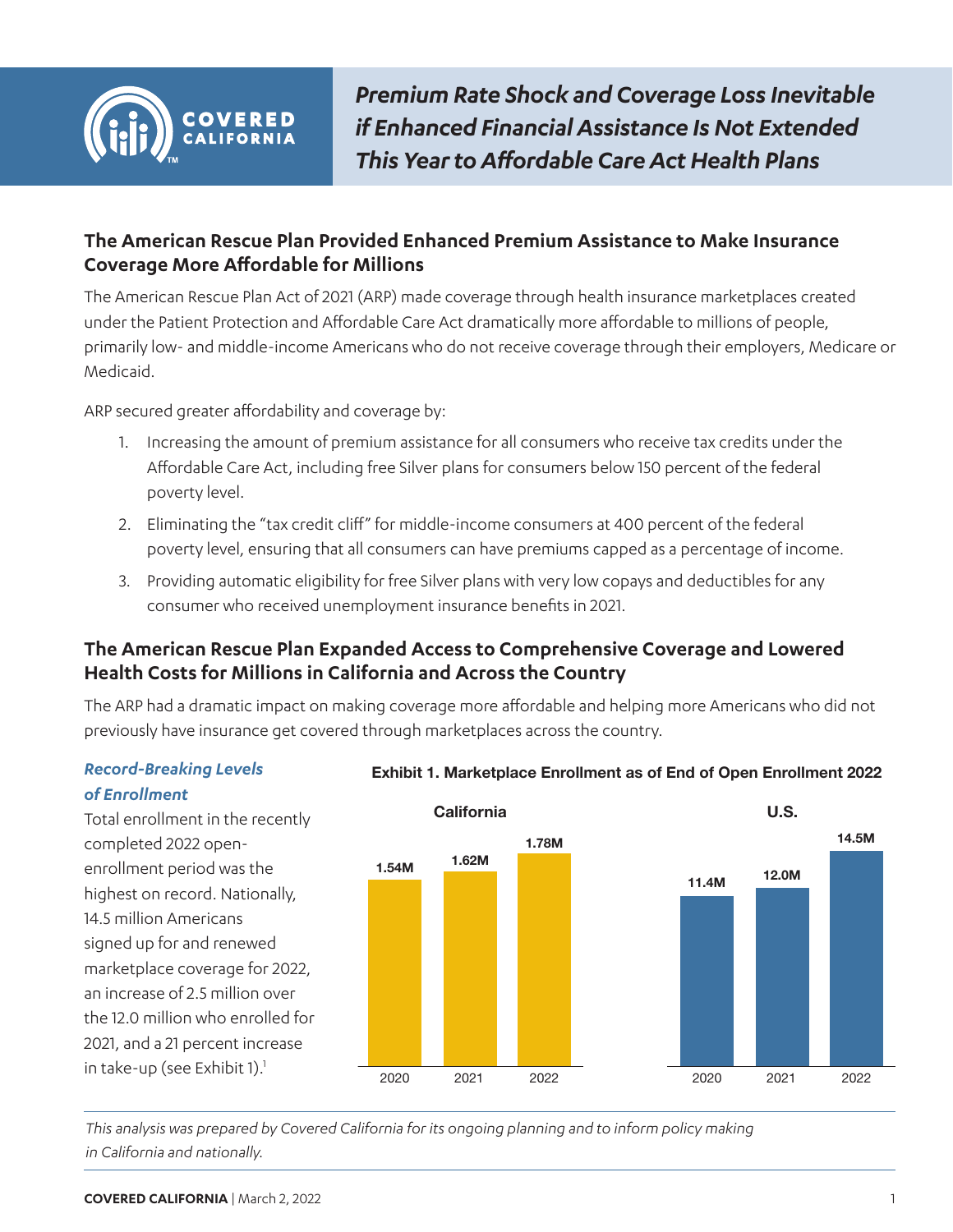<span id="page-1-0"></span>Like the rest of the nation, California saw its largest enrollment ever, with 1.8 million total consumers in 2022, an increase of 150,000 (9 percent) compared to the same period in 2021.<sup>2</sup> The vast majority of these enrollees (1.64 million, or 92 percent) received tax credits to help reduce the cost of premiums each month, while a small group (134,000, or 8 percent) either did not apply for financial help, or already could purchase a Silver benchmark plan that cost less than 8.5 percent of their income.

### *American Rescue Plan Resulted in Dramatic Reductions in Premiums*

Under the ARP, HealthCare.gov consumers saw average monthly premiums (after tax credits) fall by 23 percent compared the 2021 open-enrollment period (which ended prior to the passage of the American Rescue Plan in March 2021).<sup>[3](#page-6-0)</sup> Similarly, in California, average premiums paid (after tax credits) fell 20 percent compared to 2021.

These reductions in premiums were primarily driven by offering more-generous subsidies that make premium affordable, but also thanks to the risk-mix improvements that come from increased take-up[.4](#page-6-0)

## *Expanded Availability of Far More Affordable Coverage With Very Low Out-of-Pocket Costs for Care*

Because of the financial help from the American Rescue Plan, 32 percent of HealthCare.gov consumers selected a plan for \$10 or less. Similarly, in California, two-thirds of all consumers were eligible for, and 24 percent enrolled in, a plan for \$10 or less. The lower premiums further ensured that more lower-income consumers than ever could access a free high-coverage Silver 94 plan with cost-sharing reduction (CSR) benefits that have member out-of-pocket costs and deductibles better than a Platinum plan, dramatically reducing cost barriers to access care. In California, one-third of all enrollees could access a Silver plan for free in 2022, the vast majority with cost-sharing reductions.

# **New Enrollment Is Reducing the Uninsured Rate**

While further research on coverage churn in 2021 is needed to fully understand the shifts in coverage, all signs point to the national enrollment increase of more than 20 percent being composed primarily of uninsured consumers, or those who would not enroll without the enhanced affordability provided by the American Rescue Plan. This boost took place during a period when fewer consumers likely churned from job-based coverage or Medicaid due to a recovering job market and a hold on Medicaid redeterminations due to the pandemic.<sup>[5](#page-6-0)</sup>

## *In California, the Biggest Positive Enrollment Impacts Have Been in Communities of Color That COVID Has Hit Particularly Hard*

Nationally and in California, many communities of color continue to face higher than average rates of uninsurance, as well as disparate impacts due to the COVID-19 pandemic and health care in general.<sup>6</sup> Compared with the level of enrollment seen at the end of the 2020 open-enrollment period (pre-pandemic), California is showing a surge of enrollment in all communities, with big gains in communities of color for 2022 (see Exhibit 2).

| <b>Exhibit 2. Percentage Increase in</b><br><b>Enrollment Compared to 2020, by</b><br><b>Race/Ethnicity</b> |     |
|-------------------------------------------------------------------------------------------------------------|-----|
| African-American                                                                                            | 33% |
| Asian American                                                                                              | 14% |
| Latino                                                                                                      | 18% |
| White                                                                                                       | 14% |

By helping to improve affordability for all, the American Rescue Plan advanced health equity by expanding access to coverage in communities of color who were hit hardest by the pandemic and economic recession and who are generally disproportionately affected by a lack of access to routine care.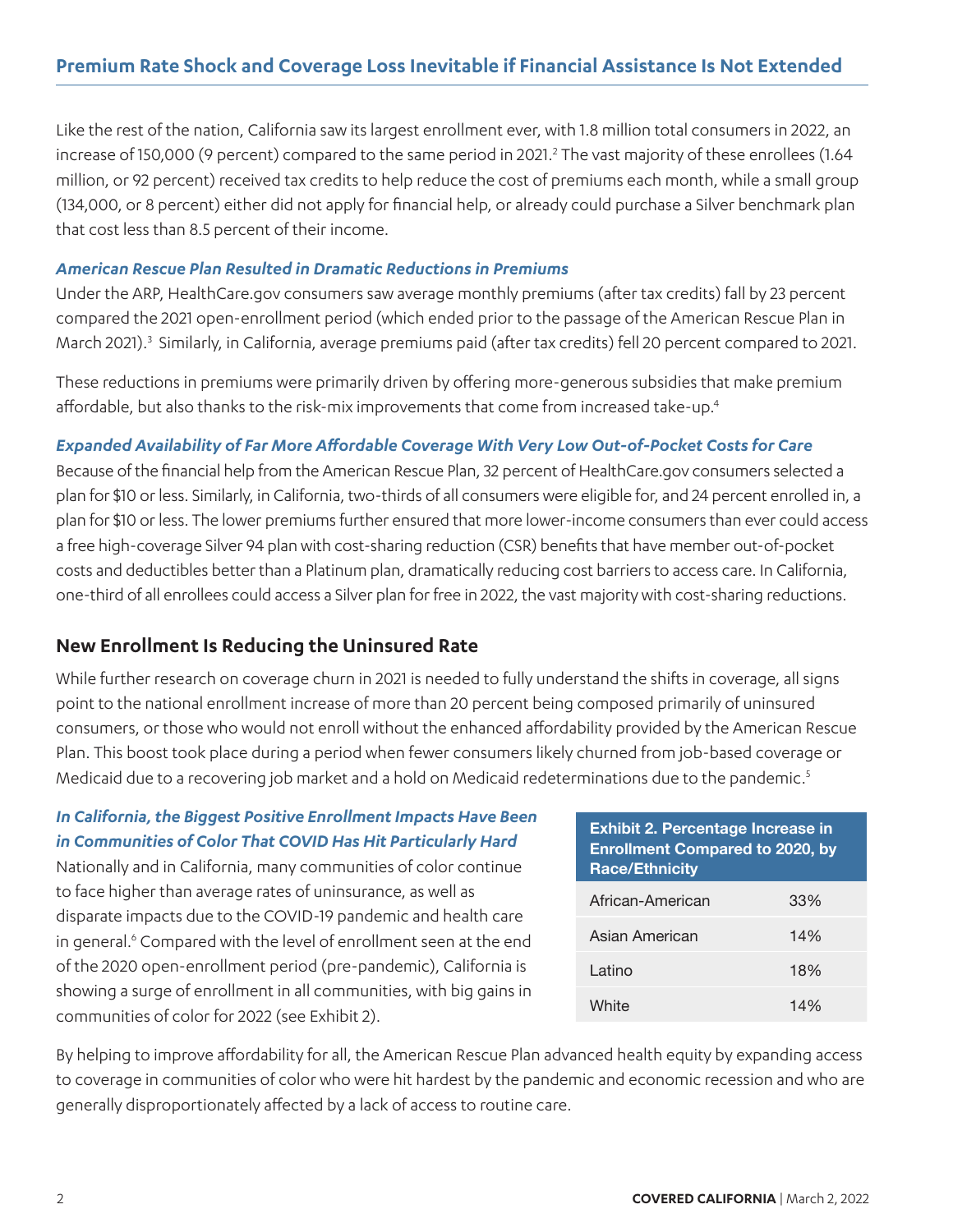# **Allowing Increased Subsidies to Expire Would Dramatically Raise Premiums and Increase the Number of Americans Becoming Uninsured**

If the ARP premium subsidies are allowed to expire, millions of Americans would be harmed, dropping coverage in the face of higher premiums or struggling to access care. In the exhibits below and in the summaries of potential impacts on California consumers, estimated impacts are based on the "average monthly per-person" change in premiums based on individuals' income levels.

- Roughly 12 million Americans, who currently receive premium support in the marketplaces, would experience dramatic premium increases in their renewal notices beginning in October 2022.
- The lowest-income enrollees those earning less than 250 percent of the federal poverty level or around \$32,000 for a single tax filer and comprising 60 percent of Covered California's subsidized enrollment will see their paid premiums more than double, on average, with monthly premiums increasing from \$65 under ARP to \$131 in 2023, an increase of \$66 per member, per month of coverage. (See Exhibit 3.)
- Due to the ARP removing the "cliff" that previously prevented middle-income consumers from receiving financial help regardless of how much health coverage cost them relative to their income — in California, 148,000 middle income consumers (9 percent of subsidized enrollment) benefited from lower premiums due to the ARP increases to federal subsidies. For these consumers, if ARP expires, none would receive federal premium support, causing their premiums to increase by an average of \$272 per member per month in 2023 — with families getting subsidies facing far higher household premium spikes. (See Exhibit 4.)

## **Premium Impacts on Real Consumers from Removing ARP Subsidies in California**

The impacts shown in Exhibits 3 and 4 show large potential consequences, but in many cases they dramatically understate the effect on consumers. The cost of premiums are driven by four independent factors:

- Household size: While the averages are "per person," premiums are based on the number of people covered. Households with more people pay more in premium.
- Consumers' income: Tax credits are adjusted based on consumers' income.
- Consumers' age: Older consumers face far higher health care premiums than do younger people.
- Location: The level of subsidies and health care costs are tied directly to how much health care costs as percentage of income. The lowering of subsidies provided by the American Rescue Plan will have a bigger impact on those living in higher-cost areas.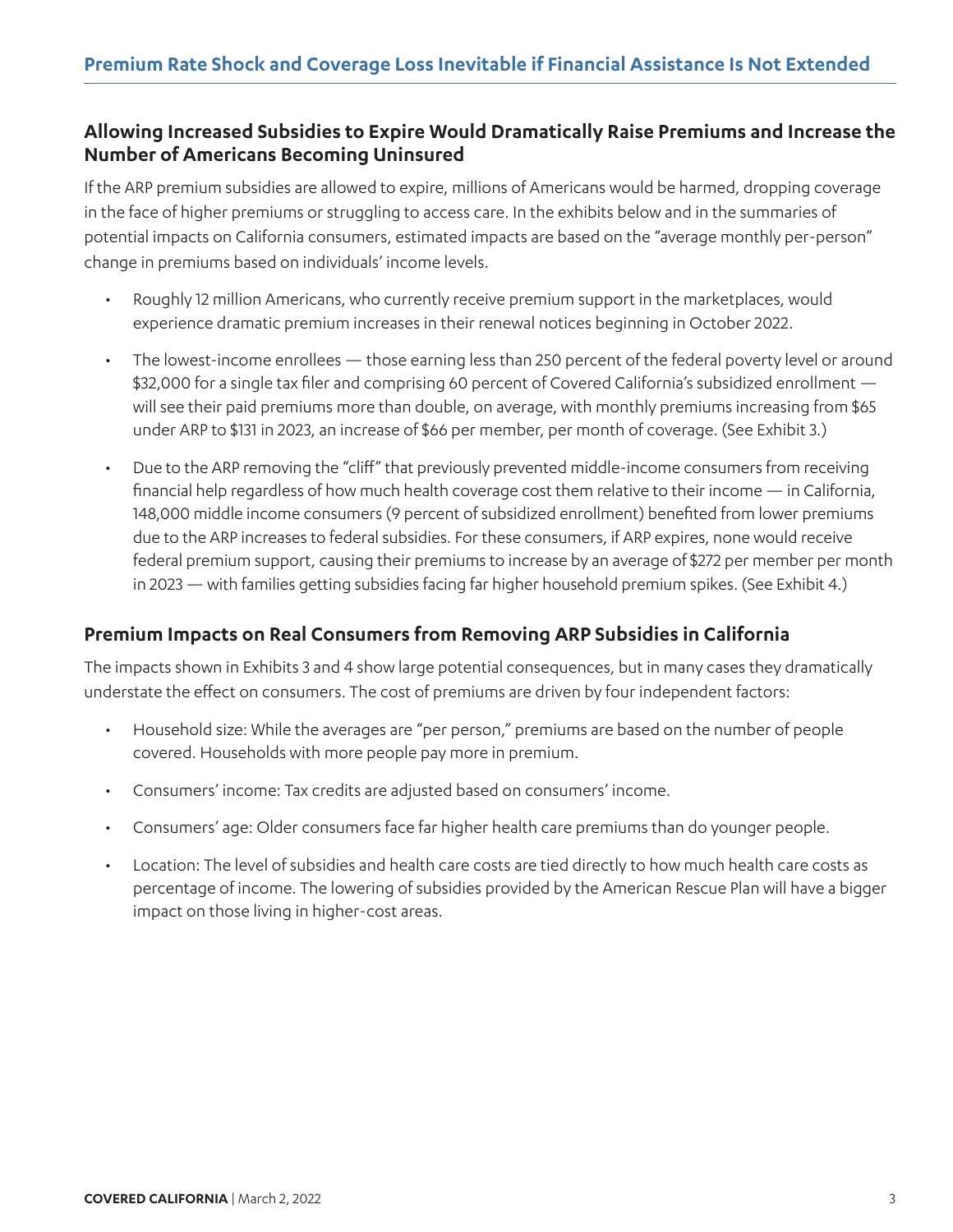#### **Exhibit 3. Potential Monthly Net Premium Increases After Any Federal Tax Credits for Subsidized Covered California Enrollees Less Than 400 Percent of the Federal Poverty Level — Taking Effect in 2023**<sup>7</sup>



The following examples of potential premium impacts are modeled after consumers who benefited from the ARP subsidies in 2021. The examples show what would happen to them and their families if the ARP subsidies are allowed to end.

- **Lower-income consumer would see premium go from \$0 to \$74 per month:** James is 39 years old and lives in Los Angeles. He earns about \$19,000 a year, which is less than 150 percent of the federal poverty level. The increased financial help from the American Rescue Plan allows James to currently get comprehensive coverage at no cost, but without the expanded financial help, his cost would jump to \$74 per month in 2023.
- **Father of three would see premiums increase by \$199 per month a five-fold spike:** Paul is 40 years old father, and lives in San Diego with his wife and three children. They have a household income of less than \$25,000, which is under 200 percent of the federal poverty level. While his wife has insurance coverage through her employer, and the children are enrolled in Medi-Cal, Paul's premiums would go from \$50 per month to \$249 per month.
- **Family of four would see their premium jump \$240 per month taking a big bite out of their budget:**  Mario is 45 years old and lives in Los Angeles with his wife and two children. They earn about \$35,000 a year, which is less than 300 percent of the federal poverty level. The expiration of the ARP subsidies would cause the premium to insure their family of four to rise \$240, from \$717 per month to \$958 per month.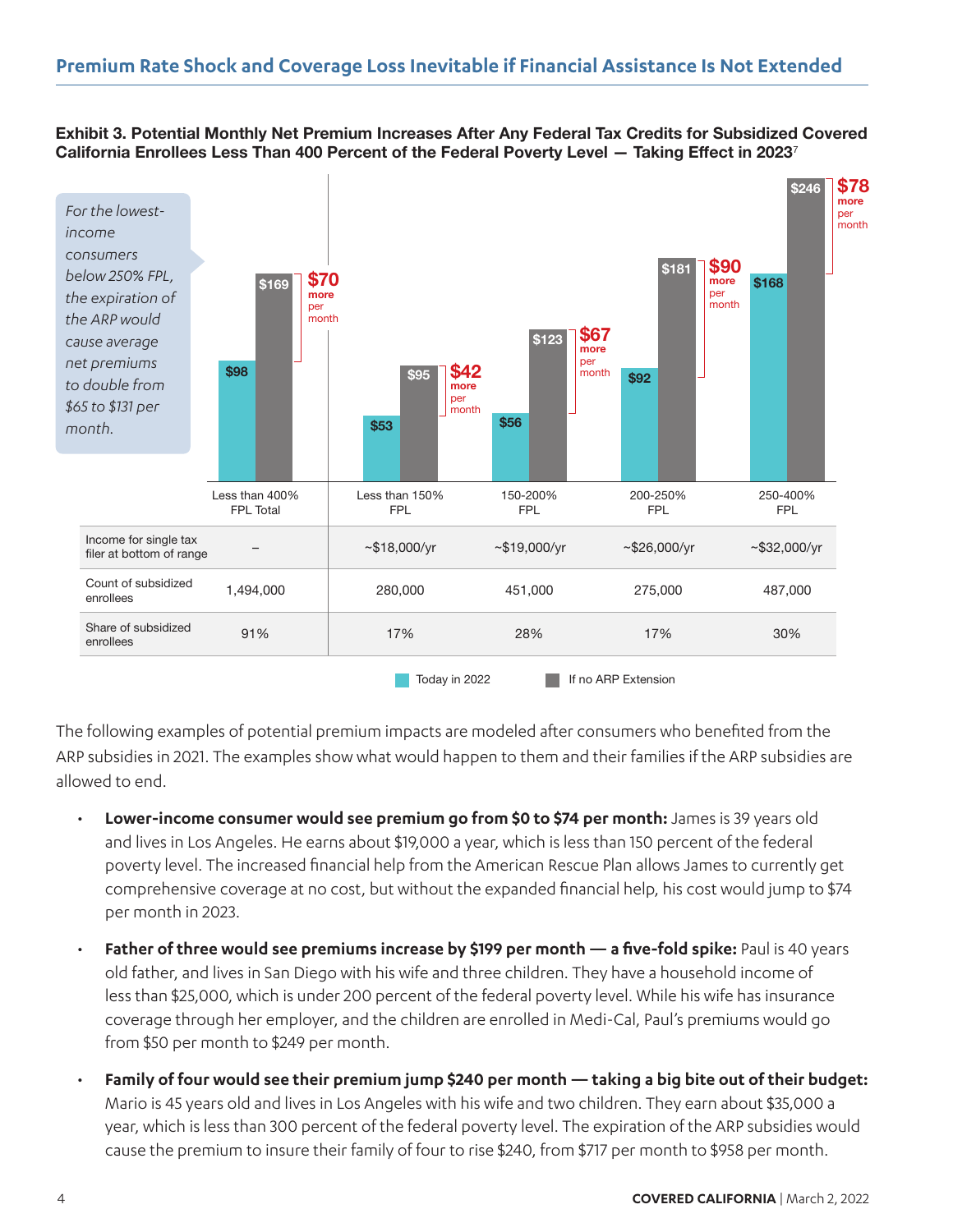<span id="page-4-0"></span>• **Middle-income couple in early retirement would lose all help and pay \$1,720 more each month:**  Isabella is 63 years old and lives in Sacramento with her spouse. They earn about \$86,000 per year, which is just less than 500 percent of the federal poverty level for a two-person household. Rolling back the ARP subsidies would mean they are no longer eligible for financial help, and their premium would increase by \$1,720 per month, from \$609 to \$2,329. For this couple, to keep their insurance they would need to spend almost a third of their income (32.5 percent) just to cover the cost of their insurance premium.

#### **Exhibit 4. Potential Monthly Net Premium Increases After Any Federal Tax Credits for Subsidized Covered California Enrollees Earning More Than 400 Percent of the Federal Poverty Level — Taking Effect in 2023**<sup>8</sup>



### *Many Californians and Americans Across the Nation Would Be Priced Out of Coverage*

The Congressional Budget Office (CBO) has estimated that if the American Rescue Plan expires, enrollment would drop back to pre-ARP levels by 2024 because of the higher cost of coverage. This would mean that nationally, an estimated 1.7 million Americans enrolled in the marketplace would drop coverage because of the increased premium.<sup>9</sup>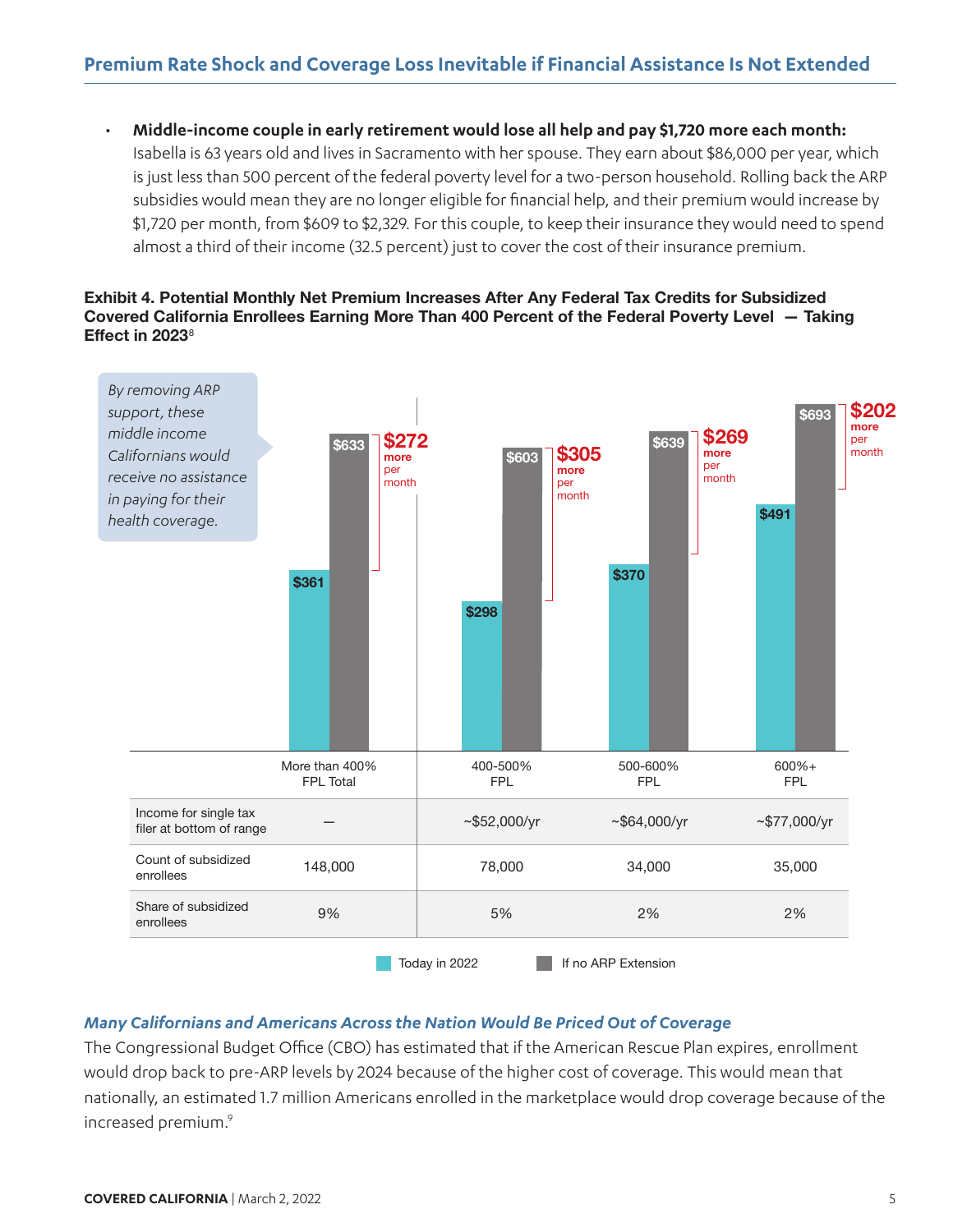<span id="page-5-0"></span>In California, more than 150,000 enrollees who signed up in 2021 and 2022 could drop coverage due to higher premium costs they would need to shoulder.

### *New Burdens of Out-of-Pocket Costs*

For the majority of consumers currently enrolled in a Silver plan (or higher) level of coverage, one consumer strategy to respond to rate hikes and avoid becoming uninsured entirely may be to switch to lower-cost Bronze coverage with lower premiums. This choice comes with major tradeoffs and exposure to substantial out-ofpocket costs that could delay or prevent consumers from accessing care. People choosing to enroll in Bronze plans would be forced to shoulder a higher out-of-pocket cost burden when they seek care, with a median deductible of \$6,935 for Bronze plans nationally[.10](#page-7-0) By contrast, all California enrollees and many in HealthCare.gov who choose Silver plans can access virtually all outpatient care without being subject to any deductible.<sup>11</sup>

# **Extending Premium Subsidies This Year Would Avoid Rate Hikes and Coverage Drops**

If the premium subsidies enacted by the American Rescue Plan are left to expire, we could observe the following effects.

- Millions of consumers would begin to face higher premiums in October 2022. In addition to the premium increases from expiring premium subsidies, many consumers would face a second blow of higher premiums due to the eroded risk mix within the marketplace likely leading to premium increases not reflected in the figures detailed in this analysis. These premium increases would have the biggest impact on those earning over 400 percent of the federal poverty level (\$52,000 for an individual) who would have no premium support to shield them from rising costs.<sup>12</sup>
- Almost 2 million consumers nationally could drop coverage in the face of these price increases.
- People who decide to stay covered would pay dramatically more money and may opt for less comprehensive, high-deductible coverage, potentially making cost a barrier when they need to get care.

The American Rescue Plan has had a dramatic impact on coverage affordability across the country and in California, providing unprecedented affordability and helping millions of uninsured get covered. In the absence of federal action to extend these policies this year, Americans' access to health coverage and care will be dramatically reduced.

### **About Covered California**

Covered California is an independent part of the state government whose job is to make the health insurance marketplace work for California's consumers. It is overseen by a five-member board appointed by the governor and the Legislature. For more information about Covered California, please visit CoveredCA.com.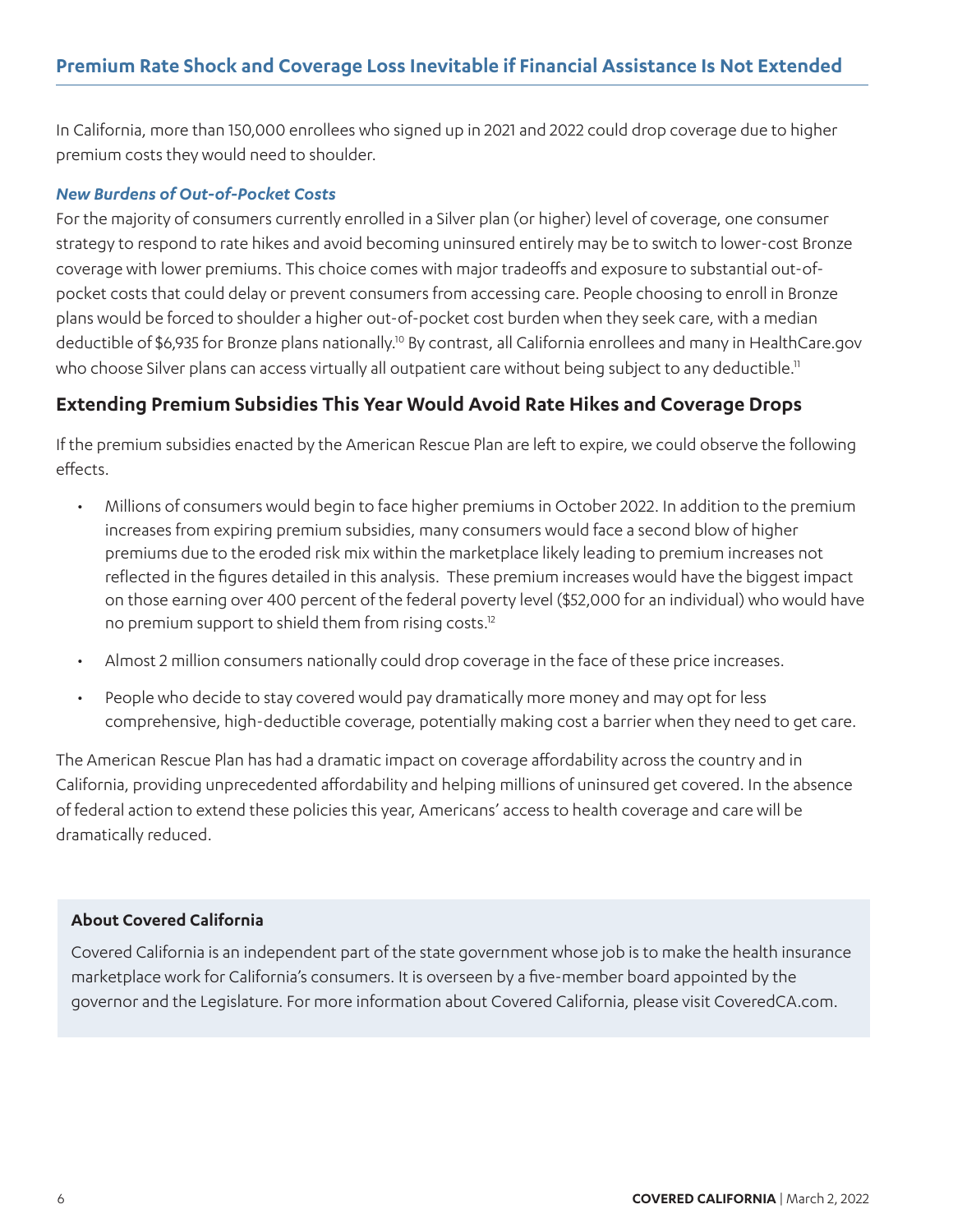## <span id="page-6-0"></span>**Premium Rate Shock and Coverage Loss Inevitable if Financial Assistance Is Not Extended**

#### Endnotes

[1](#page-0-0) Centers for Medicare & Medicaid Services (2022). 2022 Open Enrollment Period Report: Final National Snapshot (Jan. 27, 2022). Available at: [https://www.cms.gov/newsroom/fact-sheets/marketplace-2022-open-enrollment-period-report-final-national](https://www.cms.gov/newsroom/fact-sheets/marketplace-2022-open-enrollment-period-report-final-nation)[snapshot.](https://www.cms.gov/newsroom/fact-sheets/marketplace-2022-open-enrollment-period-report-final-nation)

[2](#page-1-0) The somewhat lower rate of growth in California is due to the fact that Covered California had large enrollment growth in 2020 in response to the creation of new, state-funded financial help similar to the subsequent federal ARP subsidy increase, as well as implementing a state penalty for non-coverage and conducting major outreach to promote enrollment. These polices and that state's implementing a major special enrollment outreach effort during the first year of the COVID pandemic resulted in Covered California's having almost 1.6 million enrollees as of 2021 — the largest enrollment before the increases associated with the ARP policies.

 $^3$  $^3$  Centers for Medicare & Medicaid Services (2022). Biden-Harris Administration Announces 14.5 Million Americans Signed Up for Affordable Health Care During Historic Open Enrollment Period (Jan. 27, 2022). Available at: [https://www.cms.gov/newsroom/press](https://www.cms.gov/newsroom/press-releases/biden-harris-administration-announces-145-million-americans-signed-affordable-health-care-during)[releases/biden-harris-administration-announces-145-million-americans-signed-affordable-health-care-during](https://www.cms.gov/newsroom/press-releases/biden-harris-administration-announces-145-million-americans-signed-affordable-health-care-during).

- [4](#page-1-0) Because the ARP was signed in March 2021, qualified health plan issuers could rely on ARP subsidies when setting rates for 2022 (which occurs in the late spring and early summer). In California, premiums (before tax credits) increased by less than 2 percent for 2022: These rates were lower than widely reported rates for employer-sponsored coverage nationally, and these increases could also be averted in part by members switching to lower-priced plans in their same tier. Covered California (2021). Covered California Announces 2022 Plans: Full Year of American Rescue Plan Benefits, More Consumer Choice and Low Rate Change (July 28, 2021). Available at: [https://www.coveredca.com/newsroom/news-releases/2021/07/28/covered-california-announces-2022-plans-full-year](https://www.coveredca.com/newsroom/news-releases/2021/07/28/covered-california-announces-2022-plans-full-year-of-american-rescue-plan-benefits-more-consumer-choice-and-low-rate-change/)[of-american-rescue-plan-benefits-more-consumer-choice-and-low-rate-change/](https://www.coveredca.com/newsroom/news-releases/2021/07/28/covered-california-announces-2022-plans-full-year-of-american-rescue-plan-benefits-more-consumer-choice-and-low-rate-change/); Mercer (2021). Employers expect a 4.7% increase in health benefit costs for 2022 as they focus on improving employee benefits rather than cost-cutting, Mercer survey finds (October 6, 2021). Available at: [https://www.mercer.com/newsroom/employers-expect-an-increase-in-health-benefit-costs-for-2022-as-they](https://www.mercer.com/newsroom/employers-expect-an-increase-in-health-benefit-costs-for-2022-as-they-focus-on-improving-employee-benefits-rather-than-cost-cutting.html)[focus-on-improving-employee-benefits-rather-than-cost-cutting.html](https://www.mercer.com/newsroom/employers-expect-an-increase-in-health-benefit-costs-for-2022-as-they-focus-on-improving-employee-benefits-rather-than-cost-cutting.html) ; PwC Health Research Institute (2021). Medicalcost trend: Behind the numbers 2022. Available at: [https://www.pwc.com/us/en/industries/health-industries/library/assets/pwc-hri-behind-the](https://www.pwc.com/us/en/industries/health-industries/library/assets/pwc-hri-behind-the-numbers-2022.pdf)[numbers-2022.pdf.](https://www.pwc.com/us/en/industries/health-industries/library/assets/pwc-hri-behind-the-numbers-2022.pdf)
- [5](#page-1-0) In the year between the 2021's and 2022's open-enrollment periods, key indicators of changes to coverage that result in churn into marketplace eligibility would have predicted a reduction in sign-ups: rising employment (the unemployment rate dropped from 6.9 percent in October 2020 to 4.6 percent in October 2021) and reduced inflows from Medicaid thanks to the Maintenance of Effort (MOE) for coverage required under the Public Health Emergency. Given the observed enrollment increase relative to 2021, the increased affordability of the ARP stands out clearly as the most likely driver.
- [6](#page-1-0) Tan, Sean (2021). California Reached Health Coverage Milestone With 94 Percent of People Insured in 2020, but Access to Care Remains a Challenge During the COVID-19 Pandemic. UCLA Center for Health Policy Research (Sept. 2021). Available at: [https://](https://healthpolicy.ucla.edu/publications/Documents/PDF/2021/access-to-care-policybrief-sep2021.pdf) [healthpolicy.ucla.edu/publications/Documents/PDF/2021/access-to-care-policybrief-sep2021.pdf](https://healthpolicy.ucla.edu/publications/Documents/PDF/2021/access-to-care-policybrief-sep2021.pdf); Chamie, Gabriel et al. SARS-CoV-2 Community Transmission During Shelter-in-Place in San Francisco. MedRxiv (pre-print) (June 2020). Available at: [https://www.](https://www.medrxiv.org/content/10.1101/2020.06.15.20132233v1) [medrxiv.org/content/10.1101/2020.06.15.20132233v1](https://www.medrxiv.org/content/10.1101/2020.06.15.20132233v1). See also American Community Survey. Table S2701 – Selected Characteristics of Health Insurance Coverage In the United States: 2019. Available at: [https://data.census.gov/cedsci/table?q=Health%20](https://data.census.gov/cedsci/table?q=Health%20Insurance&g=0100000US&tid=ACSST1Y2019.S2701&tp=false) [Insurance&g=0100000US&tid=ACSST1Y2019.S2701&tp=false](https://data.census.gov/cedsci/table?q=Health%20Insurance&g=0100000US&tid=ACSST1Y2019.S2701&tp=false).

[7](#page-4-0) Net premium amounts shown are per member per month, after any federal tax credits, among Covered California enrollees who were receiving subsidies under ARP at the end of the 2022 open enrollment period, approximately 150,000 individuals. Share of total enrollees is out of all enrollees receiving subsidies across all income ranges (1.64 million). Excluded are approximately 127,000 enrollees who did not receive subsidies either because the benchmark plan available to them was considered affordable relative to their income which was over 400% of FPL, or because they asked not to receive financial assistance (and hence no income known). Numbers shown may not sum due to rounding.

<sup>[8](#page-4-0)</sup> Net premium amounts shown are per member per month, after any federal tax credits, among Covered California enrollees who were receiving subsidies under ARP at the end of the 2022 open enrollment period with incomes below 400% of FPL (1.494 million). Share of total enrollees is out of all enrollees receiving subsidies across all income ranges (1.64 million). Excluded are approximately 7,000 enrollees who did not receive subsidies because the benchmark plan available to them was considered affordable relative to their income, despite it being below 400% of FPL. Numbers shown may not sum due to rounding.